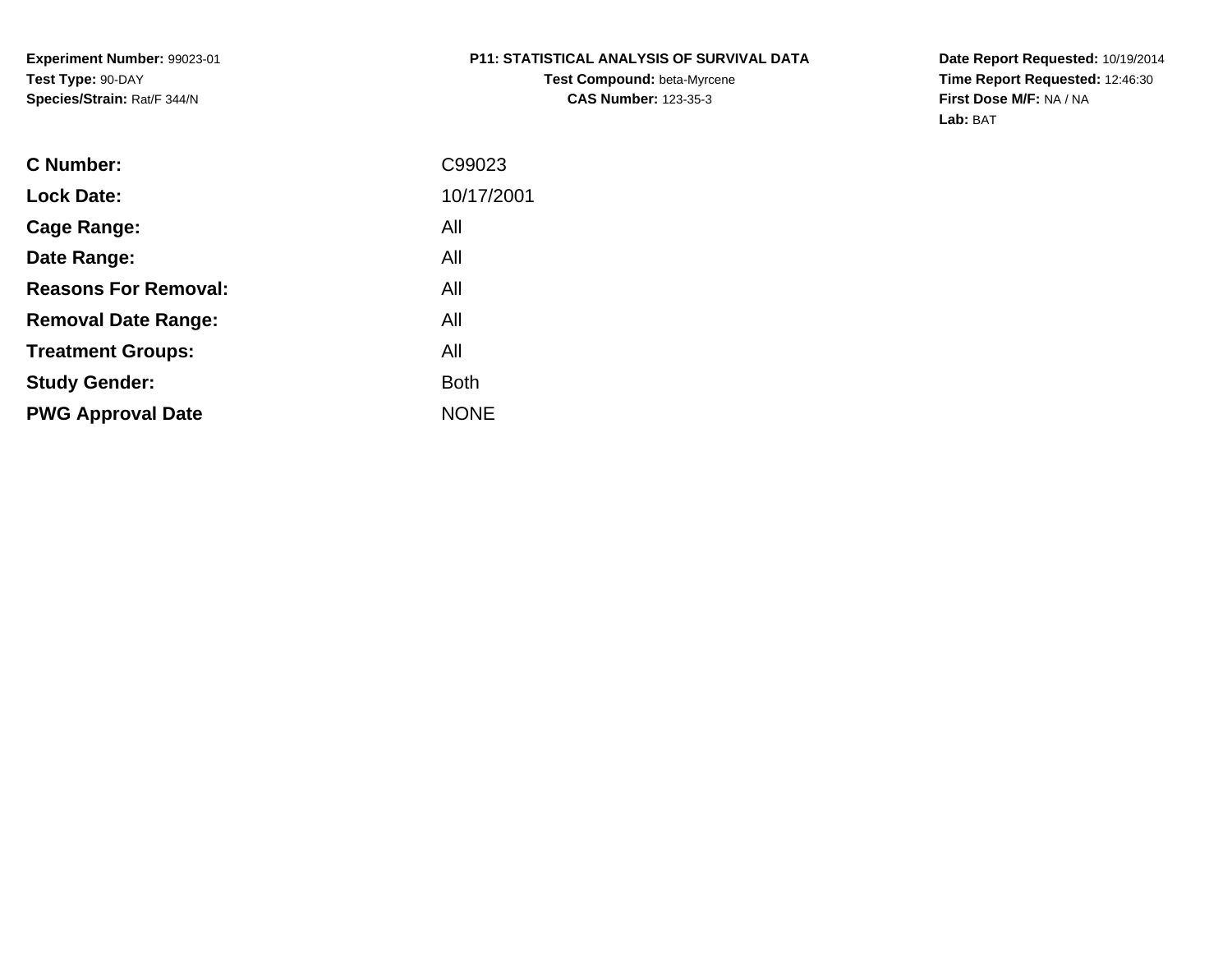**Test Compound:** beta-Myrcene**CAS Number:** 123-35-3

**Date Report Requested:** 10/19/2014**Time Report Requested:** 12:46:30**First Dose M/F:** NA / NA**Lab:** BAT

#### **Male RAT FIRST TERMINAL SACRIFICE AT 93 DAYSINDIVIDUAL SURVIVAL TIMES (DAYS)**

| UNCENSORED DEATHS 0 | CENSORED DEATHS 0        | <b>TERMINAL 10</b> |                                  |
|---------------------|--------------------------|--------------------|----------------------------------|
|                     |                          |                    |                                  |
|                     |                          |                    |                                  |
|                     |                          |                    |                                  |
|                     |                          |                    |                                  |
|                     |                          |                    |                                  |
| UNCENSORED DEATHS 0 | CENSORED DEATHS 0        | <b>TERMINAL 10</b> |                                  |
|                     |                          |                    |                                  |
|                     |                          |                    |                                  |
|                     |                          |                    |                                  |
|                     |                          |                    |                                  |
|                     |                          |                    |                                  |
| UNCENSORED DEATHS 0 | <b>CENSORED DEATHS 1</b> | <b>TERMINAL 9</b>  |                                  |
|                     |                          |                    |                                  |
|                     |                          |                    |                                  |
|                     |                          |                    |                                  |
|                     |                          |                    |                                  |
|                     |                          |                    |                                  |
| UNCENSORED DEATHS 0 | <b>CENSORED DEATHS 1</b> | <b>TERMINAL 9</b>  |                                  |
|                     |                          |                    |                                  |
|                     |                          |                    |                                  |
|                     |                          |                    |                                  |
|                     |                          |                    |                                  |
|                     |                          |                    | INDIVIDUAL SURVIVAL TIMES (DAYS) |

(A) FIRST TERMINAL SACRIFICE

(B) THE FIRST ENTRY IS THE TREND TEST (TARONE, 1975) RESULT. SUBSEQUENT ENTRIES ARE THE RESULTS OF PAIRWISE TESTS (COX, 1972). NEGATIVE TRENDS ARE INDICATED BY "N".

(C) MEAN OF ALL UNCENSORED DEATHS PRIOR TO TERMINAL SACRIFICE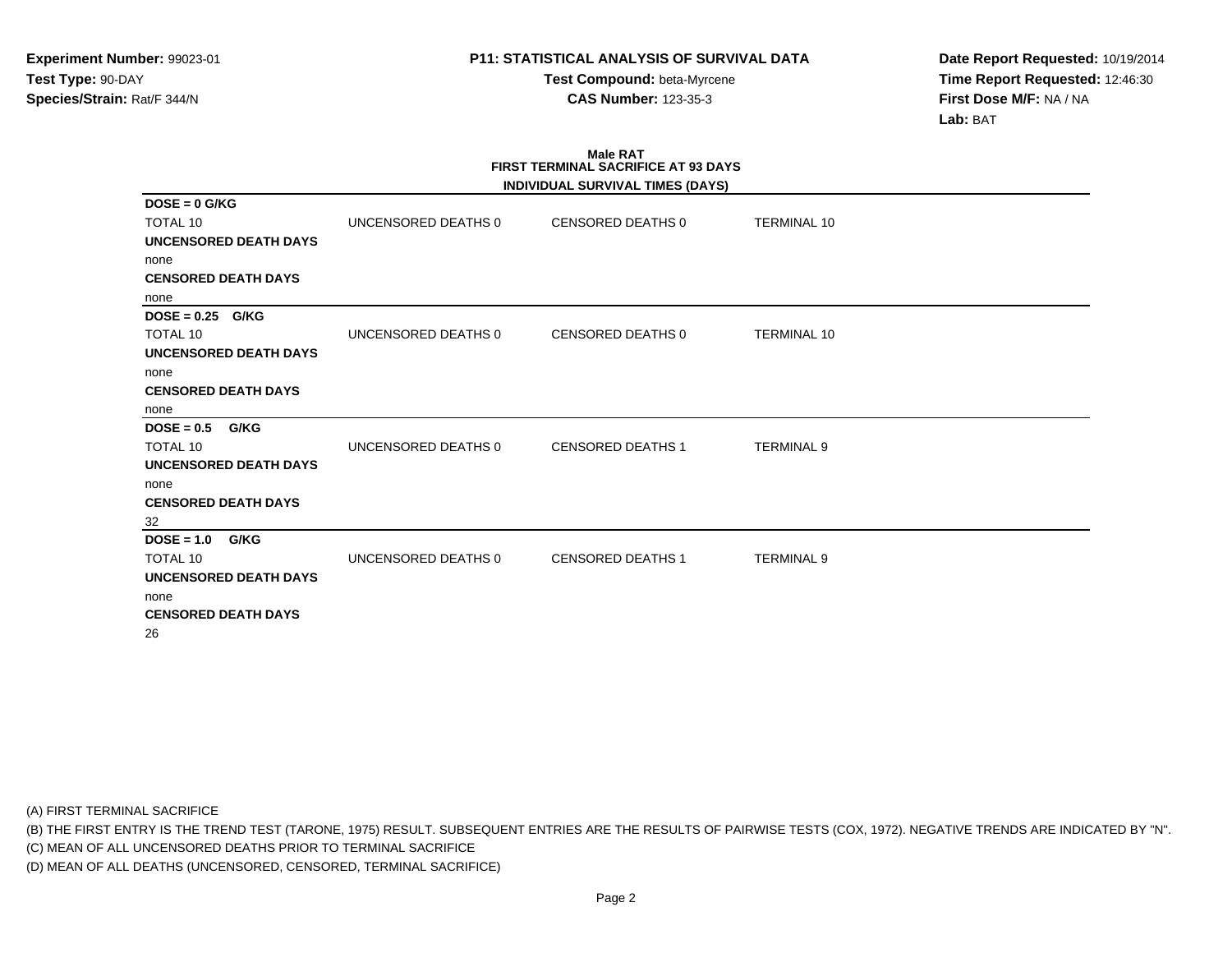**Test Compound:** beta-Myrcene**CAS Number:** 123-35-3

**Date Report Requested:** 10/19/2014**Time Report Requested:** 12:46:30**First Dose M/F:** NA / NA**Lab:** BAT

|                            | FIRST TERMINAL SACRIFICE AT 93 DAYS |   |   |                   |                                         |                   |  |  |  |
|----------------------------|-------------------------------------|---|---|-------------------|-----------------------------------------|-------------------|--|--|--|
|                            |                                     |   |   |                   | <b>INDIVIDUAL SURVIVAL TIMES (DAYS)</b> |                   |  |  |  |
| G/KG<br>$DOSE = 2.0$       |                                     |   |   |                   |                                         |                   |  |  |  |
| TOTAL 10                   | UNCENSORED DEATHS 2                 |   |   | CENSORED DEATHS 0 |                                         | <b>TERMINAL 8</b> |  |  |  |
| UNCENSORED DEATH DAYS      |                                     |   |   |                   |                                         |                   |  |  |  |
| 18<br>4                    |                                     |   |   |                   |                                         |                   |  |  |  |
| <b>CENSORED DEATH DAYS</b> |                                     |   |   |                   |                                         |                   |  |  |  |
| none                       |                                     |   |   |                   |                                         |                   |  |  |  |
| G/KG<br>$DOSE = 4.0$       |                                     |   |   |                   |                                         |                   |  |  |  |
| TOTAL 10                   | UNCENSORED DEATHS 10                |   |   | CENSORED DEATHS 0 |                                         | <b>TERMINAL 0</b> |  |  |  |
| UNCENSORED DEATH DAYS      |                                     |   |   |                   |                                         |                   |  |  |  |
| 3<br>3<br>3                | 3<br>3                              | 3 | 3 | 3                 | 4                                       | 11                |  |  |  |
| <b>CENSORED DEATH DAYS</b> |                                     |   |   |                   |                                         |                   |  |  |  |
| none                       |                                     |   |   |                   |                                         |                   |  |  |  |

**Male RAT**

(A) FIRST TERMINAL SACRIFICE

(B) THE FIRST ENTRY IS THE TREND TEST (TARONE, 1975) RESULT. SUBSEQUENT ENTRIES ARE THE RESULTS OF PAIRWISE TESTS (COX, 1972). NEGATIVE TRENDS ARE INDICATED BY "N".

(C) MEAN OF ALL UNCENSORED DEATHS PRIOR TO TERMINAL SACRIFICE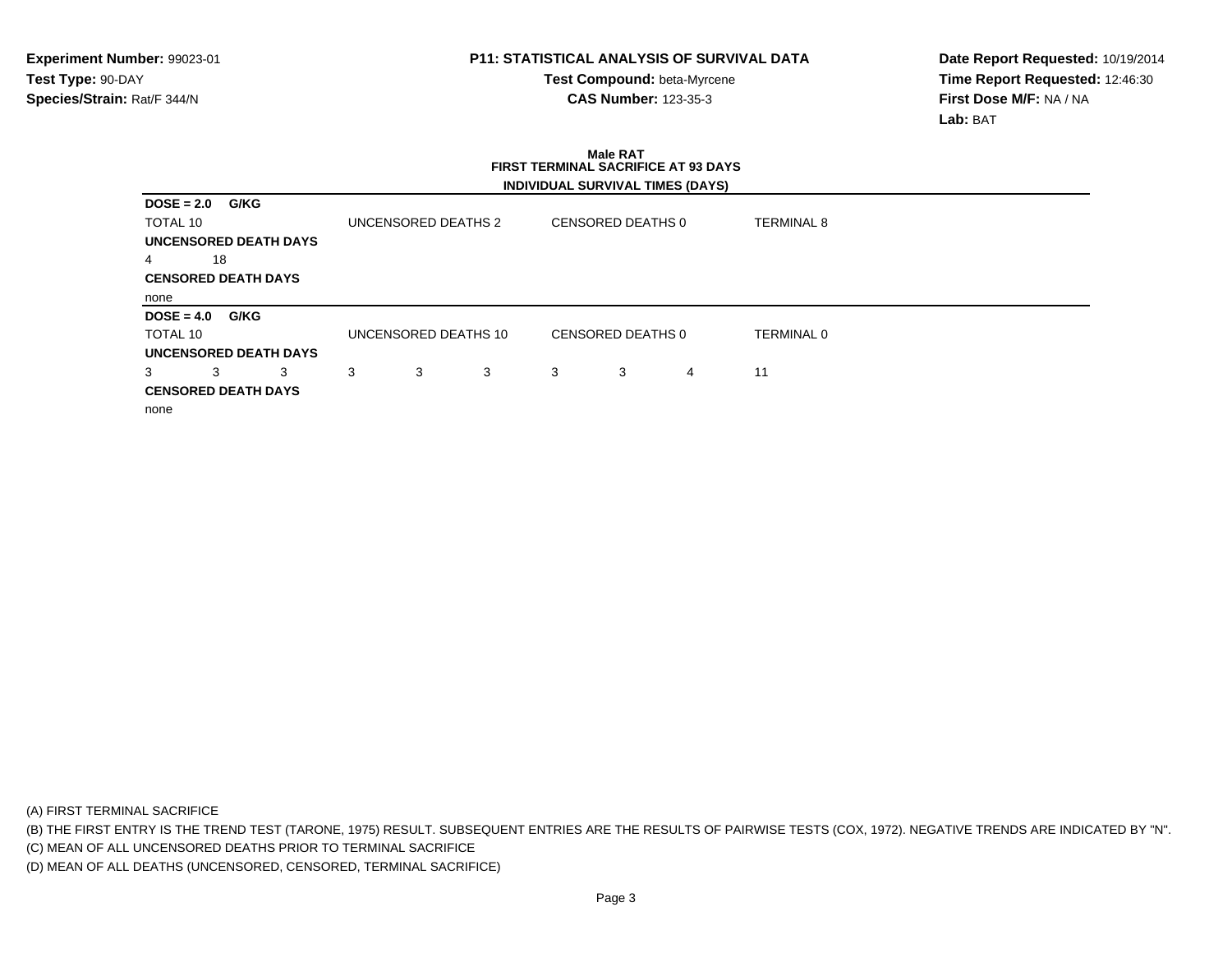**Test Compound:** beta-Myrcene

**Date Report Requested:** 10/19/2014**Time Report Requested:** 12:46:30**First Dose M/F:** NA / NA**Lab:** BAT

# **CAS Number:** 123-35-3

#### **Male RATFIRST TERMINAL SACRIFICE AT 93 DAYS**

#### **KAPLAN-MEIER SURVIVAL PROBABILITY ESTIMATES (%)**

| <b>DOSE</b> |           |    | TIME (DAYS) |       |       |       |       |       |       |       |       |       |
|-------------|-----------|----|-------------|-------|-------|-------|-------|-------|-------|-------|-------|-------|
|             |           | 10 |             | 20    | 30    | 40    | 50    | 60    | 70    | 80    | 90    | 93(A) |
| 0 G/KG      |           |    | 100.0       | 100.0 | 100.0 | 100.0 | 100.0 | 100.0 | 100.0 | 100.0 | 100.0 | 100.0 |
|             | 0.25 G/KG |    | 100.0       | 100.0 | 100.0 | 100.0 | 100.0 | 100.0 | 100.0 | 100.0 | 100.0 | 100.0 |
|             | 0.5 G/KG  |    | 100.0       | 100.0 | 100.0 | 100.0 | 100.0 | 100.0 | 100.0 | 100.0 | 100.0 | 100.0 |
| 1.0         | G/KG      |    | 100.0       | 100.0 | 100.0 | 100.0 | 100.0 | 100.0 | 100.0 | 100.0 | 100.0 | 100.0 |
| 2.0         | G/KG      |    | 90.0        | 80.0  | 80.0  | 80.0  | 80.0  | 80.0  | 80.0  | 80.0  | 80.0  | 80.0  |
|             | 4.0 G/KG  |    | 10.0        | 0.0   | 0.0   | 0.0   | 0.0   | 0.0   | 0.0   | 0.0   | 0.0   | 0.0   |

(A) FIRST TERMINAL SACRIFICE

(B) THE FIRST ENTRY IS THE TREND TEST (TARONE, 1975) RESULT. SUBSEQUENT ENTRIES ARE THE RESULTS OF PAIRWISE TESTS (COX, 1972). NEGATIVE TRENDS ARE INDICATED BY "N".

(C) MEAN OF ALL UNCENSORED DEATHS PRIOR TO TERMINAL SACRIFICE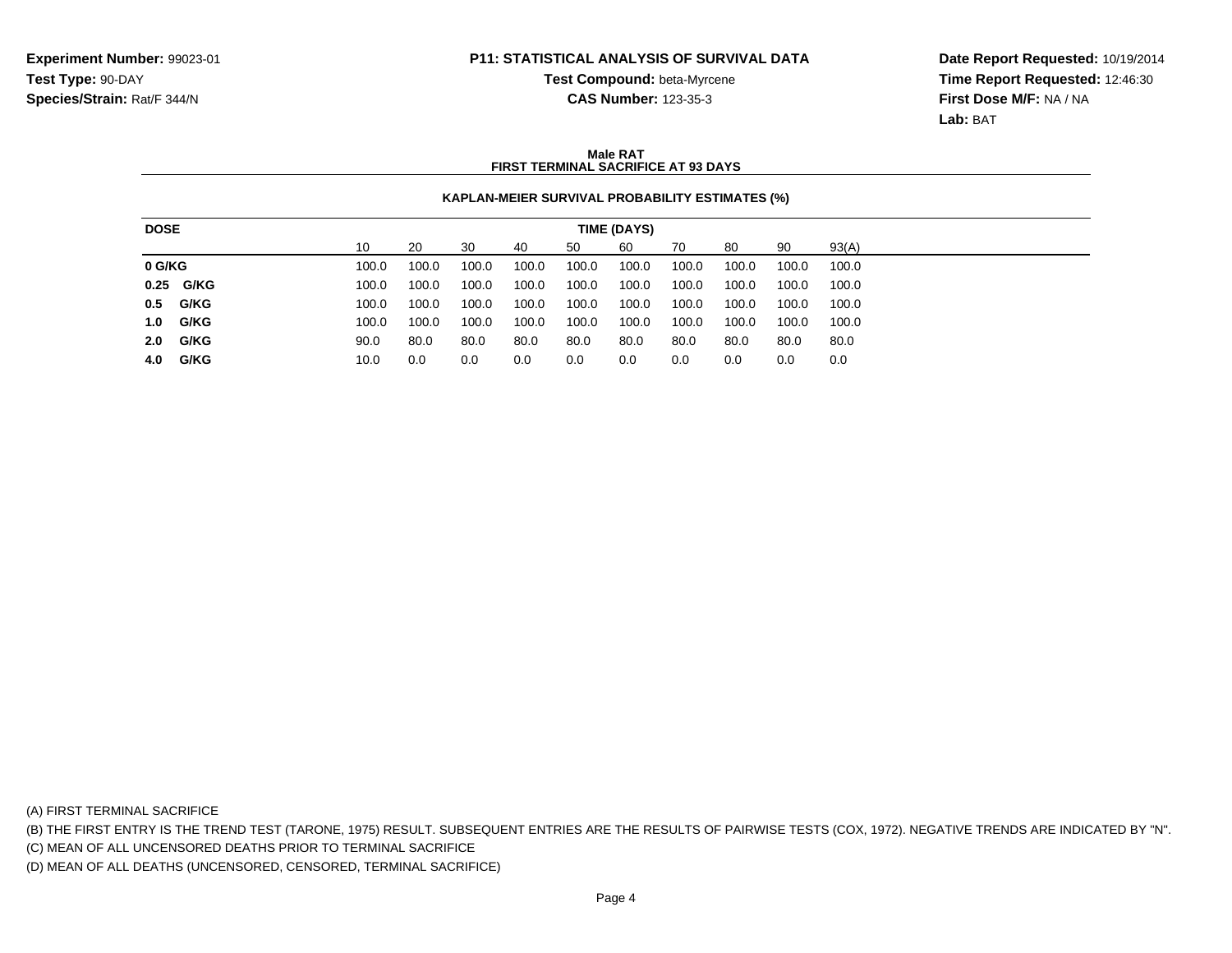## **Test Compound:** beta-Myrcene**CAS Number:** 123-35-3

**Date Report Requested:** 10/19/2014**Time Report Requested:** 12:46:30**First Dose M/F:** NA / NA**Lab:** BAT

#### **Male RAT FIRST TERMINAL SACRIFICE AT 93 DAYSSURVIVAL SUMMARY STATISTICSDOSE 0 G/KG 0.25 G/KG 0.5 G/KG 1.0 G/KG SURVIVAL AT END OF STUDY** 100.0% 100.0% 100.0% 100.0% (KAPLAN-MEIER)**SIGNIFICANCE (B)** P=0.000 ----- ----- ----- (LIFE TABLE) **MEAN DAY OF NATURAL DEATHS (C)** . . . . (STANDARD ERROR) (.) (.) (.) (.) **MEAN LIFE SPAN (D)** 93.0 93.0 86.9 86.3 (STANDARD ERROR)(0.0) (0.0) (0.0) (0.0) (6.1) (6.1) (6.7)

(A) FIRST TERMINAL SACRIFICE

(B) THE FIRST ENTRY IS THE TREND TEST (TARONE, 1975) RESULT. SUBSEQUENT ENTRIES ARE THE RESULTS OF PAIRWISE TESTS (COX, 1972). NEGATIVE TRENDS ARE INDICATED BY "N".

(C) MEAN OF ALL UNCENSORED DEATHS PRIOR TO TERMINAL SACRIFICE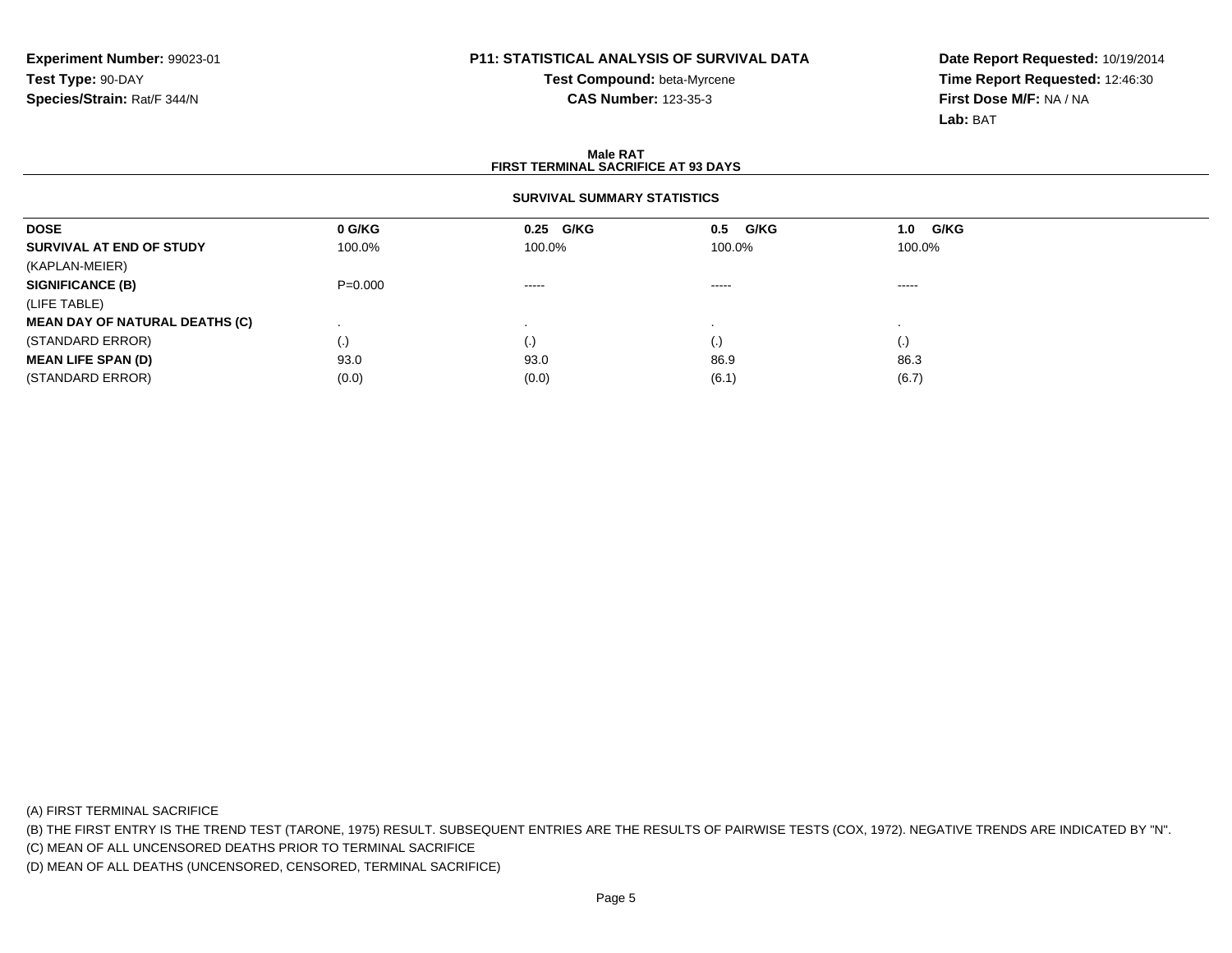**Test Compound:** beta-Myrcene**CAS Number:** 123-35-3

**Date Report Requested:** 10/19/2014**Time Report Requested:** 12:46:30**First Dose M/F:** NA / NA**Lab:** BAT

| Male RAT<br><b>FIRST TERMINAL SACRIFICE AT 93 DAYS</b> |             |             |  |  |  |  |  |  |
|--------------------------------------------------------|-------------|-------------|--|--|--|--|--|--|
| <b>SURVIVAL SUMMARY STATISTICS</b>                     |             |             |  |  |  |  |  |  |
| <b>DOSE</b>                                            | G/KG<br>2.0 | 4.0 G/KG    |  |  |  |  |  |  |
| SURVIVAL AT END OF STUDY                               | 80.0%       | $0.0\%$     |  |  |  |  |  |  |
| (KAPLAN-MEIER)                                         |             |             |  |  |  |  |  |  |
| <b>SIGNIFICANCE (B)</b>                                | $P = 0.456$ | $P = 0.000$ |  |  |  |  |  |  |
| (LIFE TABLE)                                           |             |             |  |  |  |  |  |  |
| <b>MEAN DAY OF NATURAL DEATHS (C)</b>                  | 11.0        | 3.9         |  |  |  |  |  |  |
| (STANDARD ERROR)                                       | (7.0)       | (0.8)       |  |  |  |  |  |  |
| <b>MEAN LIFE SPAN (D)</b>                              | 76.6        | 3.9         |  |  |  |  |  |  |
| (STANDARD ERROR)                                       | (11.0)      | (0.8)       |  |  |  |  |  |  |

(A) FIRST TERMINAL SACRIFICE

(B) THE FIRST ENTRY IS THE TREND TEST (TARONE, 1975) RESULT. SUBSEQUENT ENTRIES ARE THE RESULTS OF PAIRWISE TESTS (COX, 1972). NEGATIVE TRENDS ARE INDICATED BY "N".

(C) MEAN OF ALL UNCENSORED DEATHS PRIOR TO TERMINAL SACRIFICE

(D) MEAN OF ALL DEATHS (UNCENSORED, CENSORED, TERMINAL SACRIFICE)

 $(11.0)$   $(0.8)$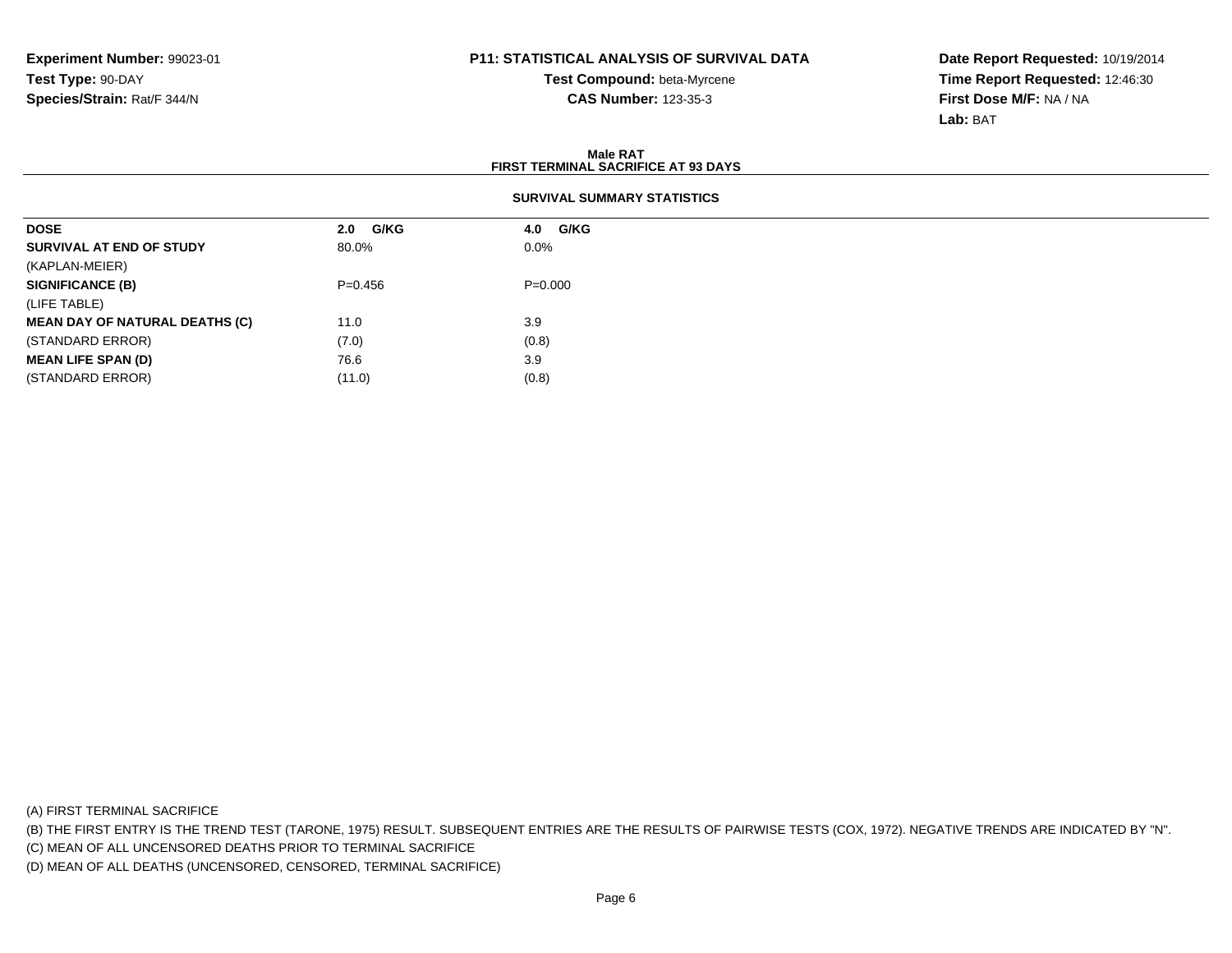**Test Compound:** beta-Myrcene**CAS Number:** 123-35-3

**Date Report Requested:** 10/19/2014**Time Report Requested:** 12:46:30**First Dose M/F:** NA / NA**Lab:** BAT

#### **Female RAT FIRST TERMINAL SACRIFICE AT 93 DAYSINDIVIDUAL SURVIVAL TIMES (DAYS)**

|                              |                     | INDIVIDUAL SURVIVAL TIMES (DATS) |                    |  |
|------------------------------|---------------------|----------------------------------|--------------------|--|
| $DOSE = 0$ G/KG<br>TOTAL 10  | UNCENSORED DEATHS 0 | CENSORED DEATHS 0                | <b>TERMINAL 10</b> |  |
| <b>UNCENSORED DEATH DAYS</b> |                     |                                  |                    |  |
| none                         |                     |                                  |                    |  |
| <b>CENSORED DEATH DAYS</b>   |                     |                                  |                    |  |
| none                         |                     |                                  |                    |  |
| $DOSE = 0.25$ G/KG           |                     |                                  |                    |  |
| <b>TOTAL 10</b>              | UNCENSORED DEATHS 0 | CENSORED DEATHS 0                | <b>TERMINAL 10</b> |  |
| UNCENSORED DEATH DAYS        |                     |                                  |                    |  |
| none                         |                     |                                  |                    |  |
| <b>CENSORED DEATH DAYS</b>   |                     |                                  |                    |  |
| none                         |                     |                                  |                    |  |
| $DOSE = 0.5$<br>G/KG         |                     |                                  |                    |  |
| <b>TOTAL 10</b>              | UNCENSORED DEATHS 0 | CENSORED DEATHS 0                | <b>TERMINAL 10</b> |  |
| <b>UNCENSORED DEATH DAYS</b> |                     |                                  |                    |  |
| none                         |                     |                                  |                    |  |
| <b>CENSORED DEATH DAYS</b>   |                     |                                  |                    |  |
| none                         |                     |                                  |                    |  |
| $DOSE = 1.0$<br>G/KG         |                     |                                  |                    |  |
| <b>TOTAL 10</b>              | UNCENSORED DEATHS 0 | <b>CENSORED DEATHS 1</b>         | <b>TERMINAL 9</b>  |  |
| UNCENSORED DEATH DAYS        |                     |                                  |                    |  |
| none                         |                     |                                  |                    |  |
| <b>CENSORED DEATH DAYS</b>   |                     |                                  |                    |  |
| 64                           |                     |                                  |                    |  |
|                              |                     |                                  |                    |  |

(A) FIRST TERMINAL SACRIFICE

(B) THE FIRST ENTRY IS THE TREND TEST (TARONE, 1975) RESULT. SUBSEQUENT ENTRIES ARE THE RESULTS OF PAIRWISE TESTS (COX, 1972). NEGATIVE TRENDS ARE INDICATED BY "N".

(C) MEAN OF ALL UNCENSORED DEATHS PRIOR TO TERMINAL SACRIFICE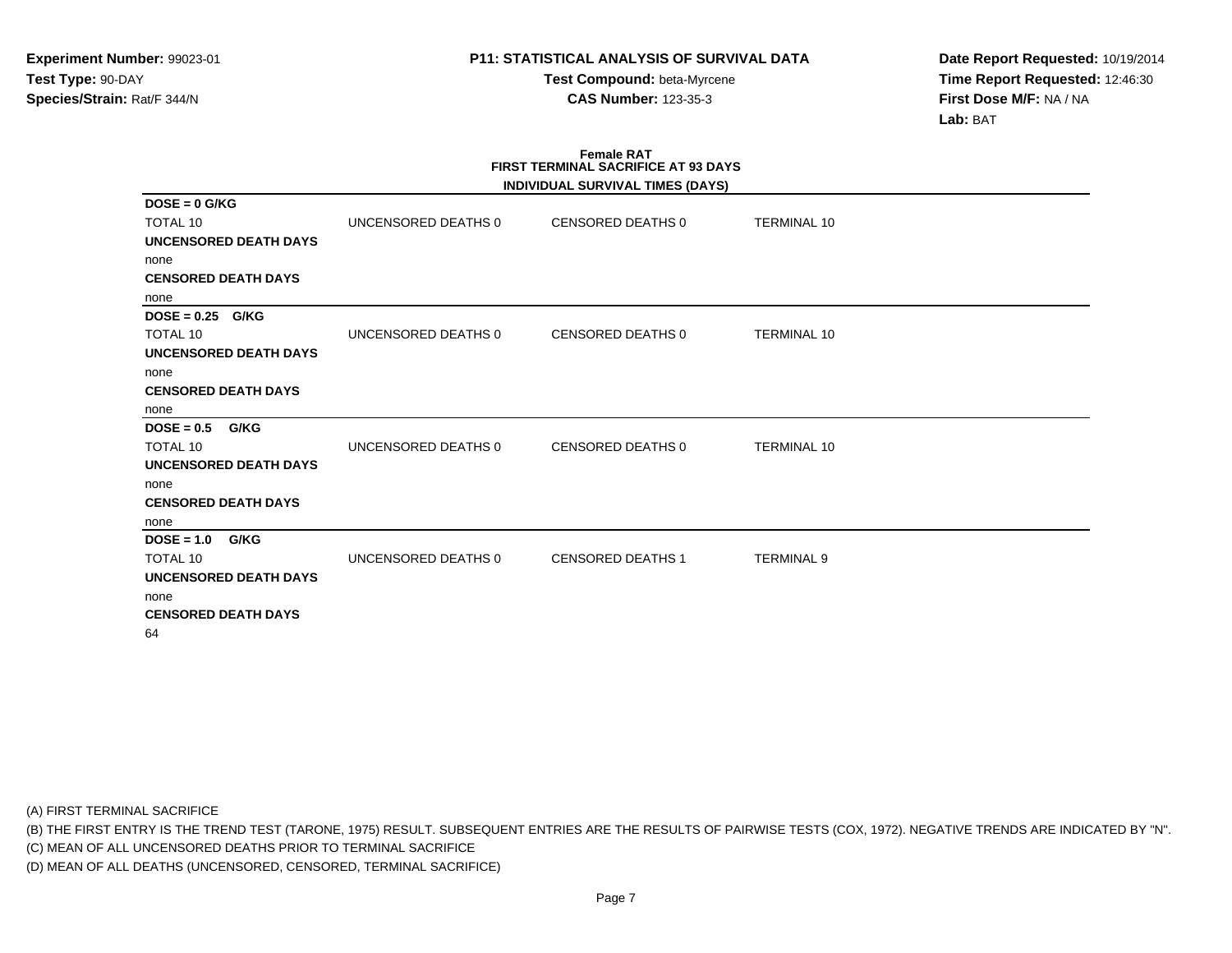**Test Compound:** beta-Myrcene**CAS Number:** 123-35-3

**Date Report Requested:** 10/19/2014**Time Report Requested:** 12:46:30**First Dose M/F:** NA / NA**Lab:** BAT

# **Female RAT FIRST TERMINAL SACRIFICE AT 93 DAYSINDIVIDUAL SURVIVAL TIMES (DAYS)**

| <b>DOSE = 2.0</b> |   | G/KG                         |    |                     |   |   |                          |   |                   |  |  |
|-------------------|---|------------------------------|----|---------------------|---|---|--------------------------|---|-------------------|--|--|
| TOTAL 10          |   |                              |    | UNCENSORED DEATHS 4 |   |   | CENSORED DEATHS 0        |   | <b>TERMINAL 6</b> |  |  |
|                   |   | <b>UNCENSORED DEATH DAYS</b> |    |                     |   |   |                          |   |                   |  |  |
| 2                 | 3 | 4                            | 87 |                     |   |   |                          |   |                   |  |  |
|                   |   | <b>CENSORED DEATH DAYS</b>   |    |                     |   |   |                          |   |                   |  |  |
| none              |   |                              |    |                     |   |   |                          |   |                   |  |  |
| $DOSE = 4.0$      |   | G/KG                         |    |                     |   |   |                          |   |                   |  |  |
| TOTAL 10          |   |                              |    | UNCENSORED DEATHS 9 |   |   | <b>CENSORED DEATHS 1</b> |   | <b>TERMINAL 0</b> |  |  |
|                   |   | <b>UNCENSORED DEATH DAYS</b> |    |                     |   |   |                          |   |                   |  |  |
| 3                 | 3 | 3                            | 3  | 3                   | 3 | 3 | 3                        | 3 |                   |  |  |
|                   |   | <b>CENSORED DEATH DAYS</b>   |    |                     |   |   |                          |   |                   |  |  |
| 2                 |   |                              |    |                     |   |   |                          |   |                   |  |  |

(A) FIRST TERMINAL SACRIFICE

(B) THE FIRST ENTRY IS THE TREND TEST (TARONE, 1975) RESULT. SUBSEQUENT ENTRIES ARE THE RESULTS OF PAIRWISE TESTS (COX, 1972). NEGATIVE TRENDS ARE INDICATED BY "N".

(C) MEAN OF ALL UNCENSORED DEATHS PRIOR TO TERMINAL SACRIFICE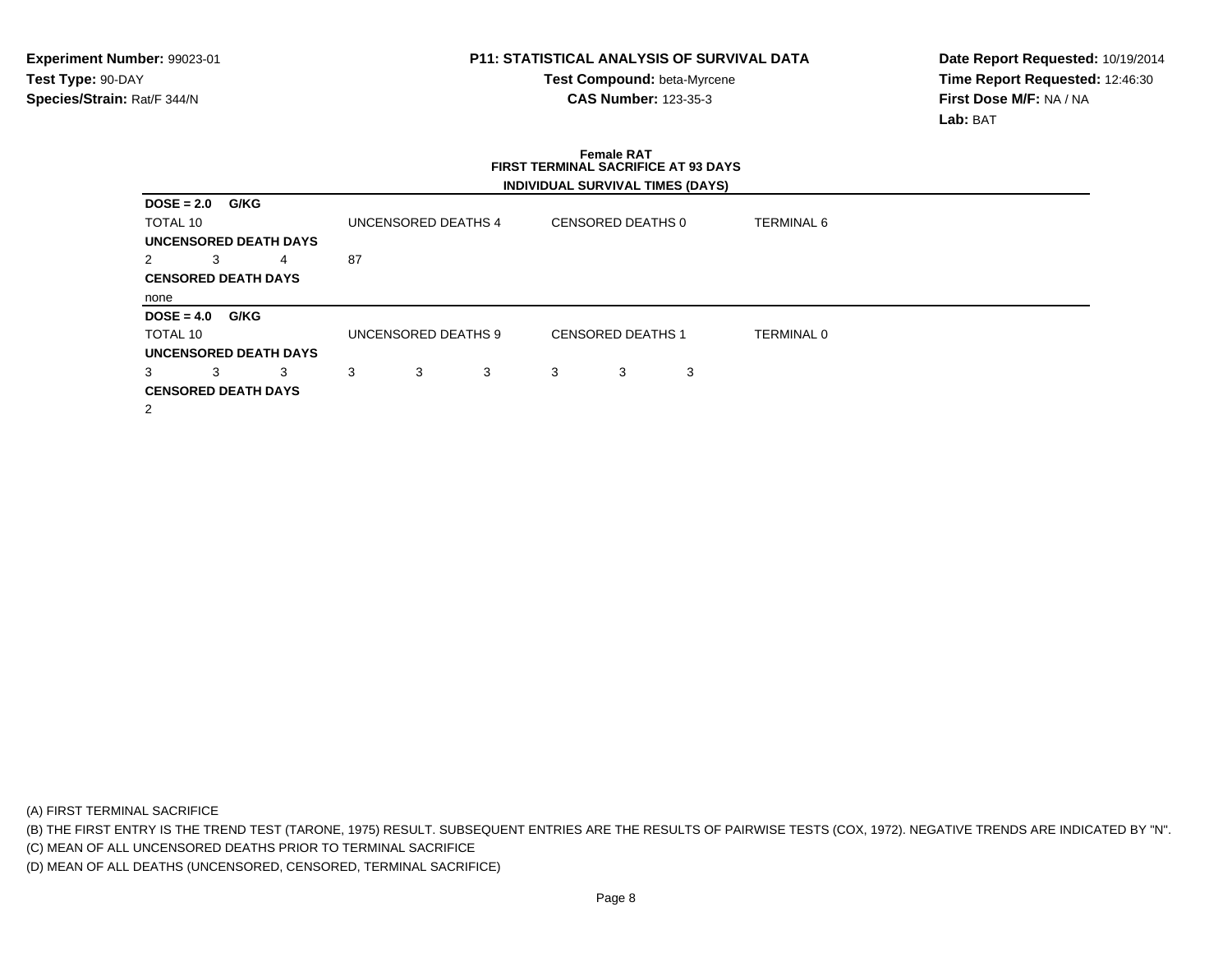**Test Compound:** beta-Myrcene

**Date Report Requested:** 10/19/2014**Time Report Requested:** 12:46:30**First Dose M/F:** NA / NA**Lab:** BAT

## **CAS Number:** 123-35-3

#### **Female RATFIRST TERMINAL SACRIFICE AT 93 DAYS**

#### **KAPLAN-MEIER SURVIVAL PROBABILITY ESTIMATES (%)**

| <b>DOSE</b> |           | TIME (DAYS) |       |       |       |       |       |       |       |       |       |
|-------------|-----------|-------------|-------|-------|-------|-------|-------|-------|-------|-------|-------|
|             |           | 10          | 20    | 30    | 40    | 50    | 60    | 70    | 80    | 90    | 93(A) |
| 0 G/KG      |           | 100.0       | 100.0 | 100.0 | 100.0 | 100.0 | 100.0 | 100.0 | 100.0 | 100.0 | 100.0 |
|             | 0.25 G/KG | 100.0       | 100.0 | 100.0 | 100.0 | 100.0 | 100.0 | 100.0 | 100.0 | 100.0 | 100.0 |
|             | 0.5 G/KG  | 100.0       | 100.0 | 100.0 | 100.0 | 100.0 | 100.0 | 100.0 | 100.0 | 100.0 | 100.0 |
|             | 1.0 G/KG  | 100.0       | 100.0 | 100.0 | 100.0 | 100.0 | 100.0 | 100.0 | 100.0 | 100.0 | 100.0 |
|             | 2.0 G/KG  | 70.0        | 70.0  | 70.0  | 70.0  | 70.0  | 70.0  | 70.0  | 70.0  | 60.0  | 60.0  |
|             | 4.0 G/KG  | 0.0         | 0.0   | 0.0   | 0.0   | 0.0   | 0.0   | 0.0   | 0.0   | 0.0   | 0.0   |

(A) FIRST TERMINAL SACRIFICE

(B) THE FIRST ENTRY IS THE TREND TEST (TARONE, 1975) RESULT. SUBSEQUENT ENTRIES ARE THE RESULTS OF PAIRWISE TESTS (COX, 1972). NEGATIVE TRENDS ARE INDICATED BY "N".

(C) MEAN OF ALL UNCENSORED DEATHS PRIOR TO TERMINAL SACRIFICE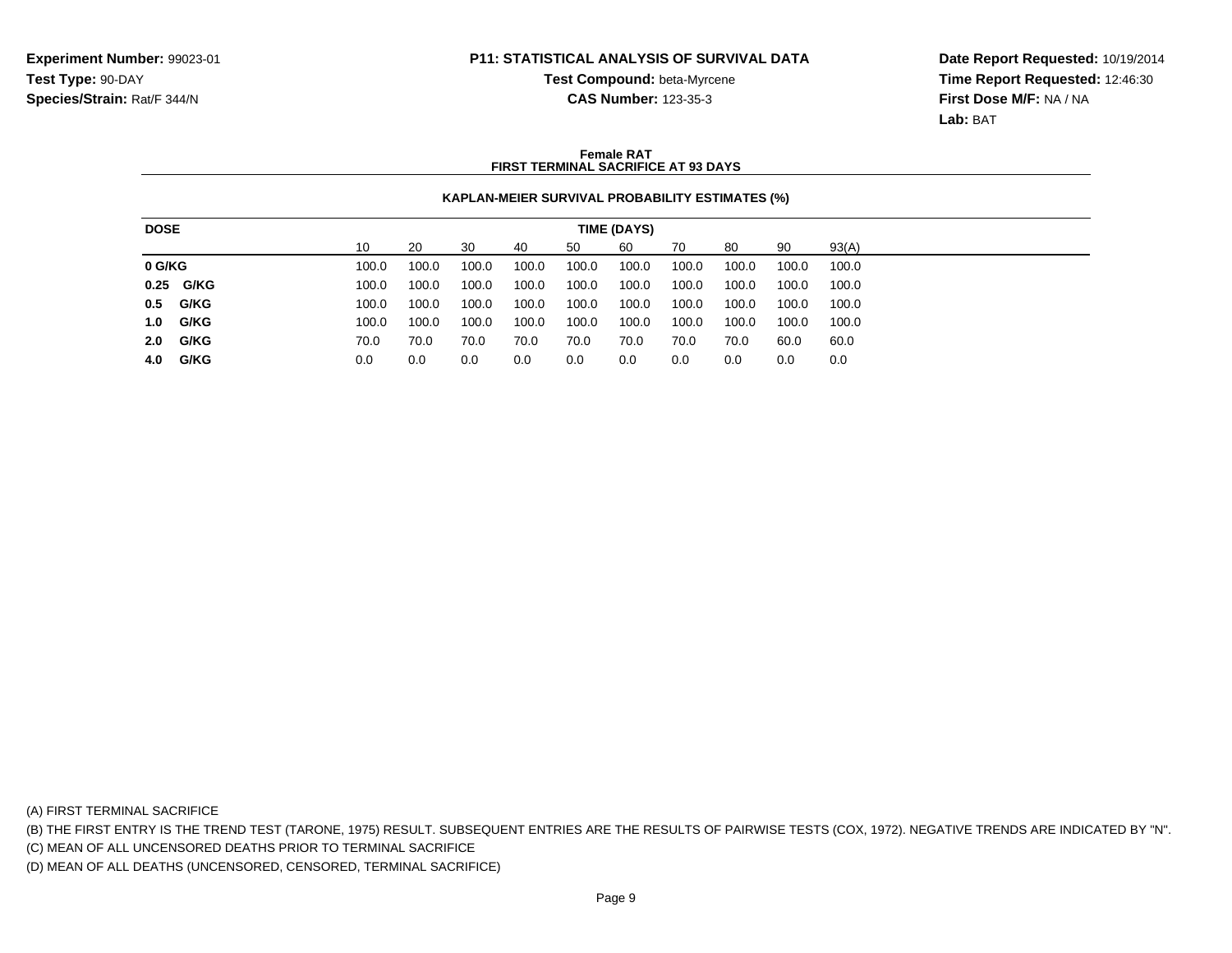# **Test Compound:** beta-Myrcene**CAS Number:** 123-35-3

**Date Report Requested:** 10/19/2014**Time Report Requested:** 12:46:30**First Dose M/F:** NA / NA**Lab:** BAT

#### **Female RATFIRST TERMINAL SACRIFICE AT 93 DAYS**

#### **SURVIVAL SUMMARY STATISTICS**

| <b>DOSE</b>                           | 0 G/KG    | 0.25 G/KG              | G/KG<br>0.5 | 1.0 G/KG                 |  |
|---------------------------------------|-----------|------------------------|-------------|--------------------------|--|
| SURVIVAL AT END OF STUDY              | 100.0%    | 100.0%                 | 100.0%      | 100.0%                   |  |
| (KAPLAN-MEIER)                        |           |                        |             |                          |  |
| <b>SIGNIFICANCE (B)</b>               | $P=0.000$ | $\cdots \cdots \cdots$ | $\cdots$    | $\cdots$                 |  |
| (LIFE TABLE)                          |           |                        |             |                          |  |
| <b>MEAN DAY OF NATURAL DEATHS (C)</b> |           |                        |             |                          |  |
| (STANDARD ERROR)                      | (.)       | (.)                    | $\cdot$     | $\left\{ \cdot \right\}$ |  |
| <b>MEAN LIFE SPAN (D)</b>             | 93.0      | 93.0                   | 93.0        | 90.1                     |  |
| (STANDARD ERROR)                      | (0.0)     | (0.0)                  | (0.0)       | (2.9)                    |  |

(A) FIRST TERMINAL SACRIFICE

(B) THE FIRST ENTRY IS THE TREND TEST (TARONE, 1975) RESULT. SUBSEQUENT ENTRIES ARE THE RESULTS OF PAIRWISE TESTS (COX, 1972). NEGATIVE TRENDS ARE INDICATED BY "N".

(C) MEAN OF ALL UNCENSORED DEATHS PRIOR TO TERMINAL SACRIFICE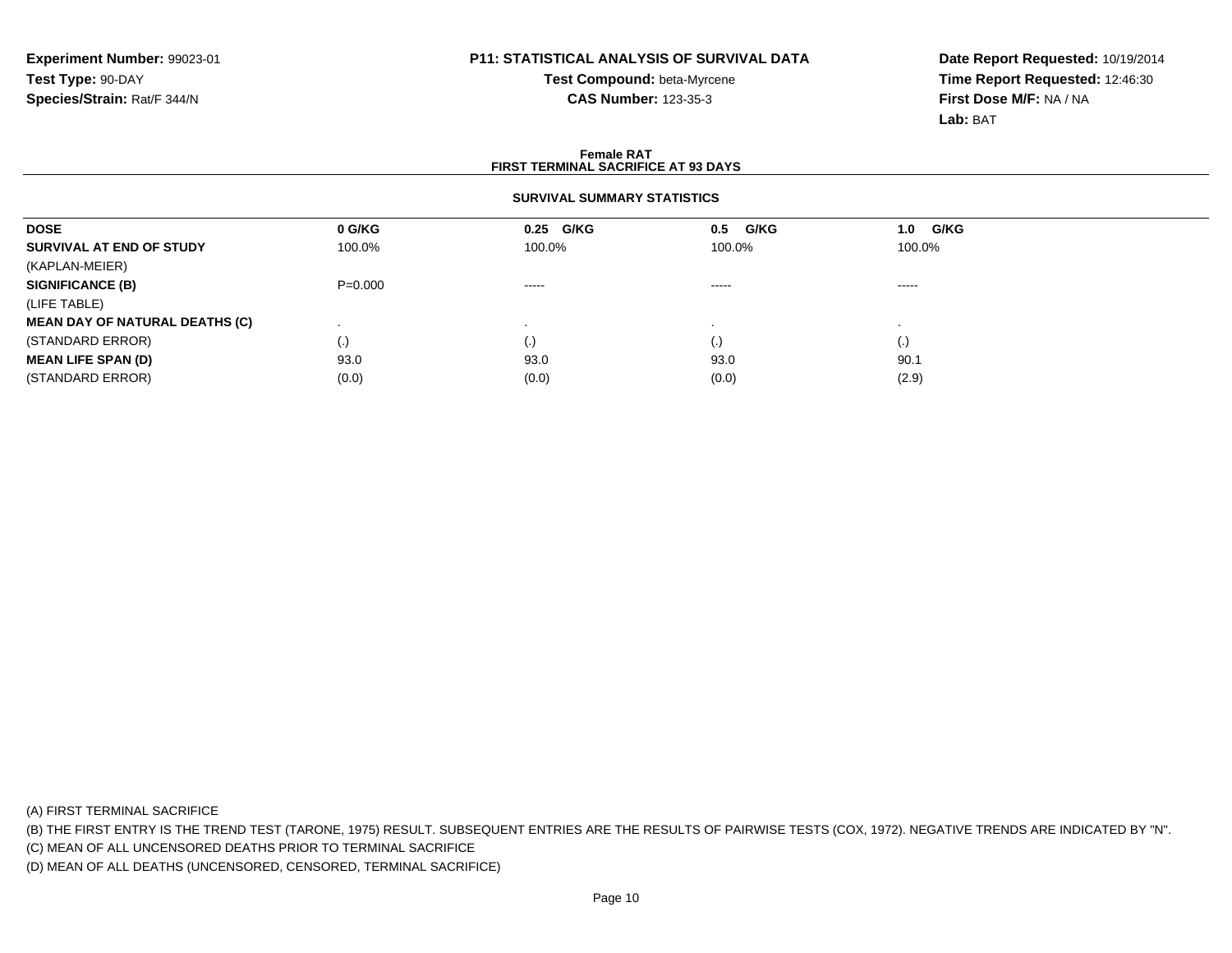**Test Compound:** beta-Myrcene**CAS Number:** 123-35-3

**Date Report Requested:** 10/19/2014**Time Report Requested:** 12:46:30**First Dose M/F:** NA / NA**Lab:** BAT

| <b>Female RAT</b><br><b>FIRST TERMINAL SACRIFICE AT 93 DAYS</b> |           |                    |  |  |  |  |  |  |
|-----------------------------------------------------------------|-----------|--------------------|--|--|--|--|--|--|
| <b>SURVIVAL SUMMARY STATISTICS</b>                              |           |                    |  |  |  |  |  |  |
| <b>DOSE</b>                                                     | 2.0 G/KG  | <b>G/KG</b><br>4.0 |  |  |  |  |  |  |
| SURVIVAL AT END OF STUDY                                        | 60.0%     | $0.0\%$            |  |  |  |  |  |  |
| (KAPLAN-MEIER)                                                  |           |                    |  |  |  |  |  |  |
| <b>SIGNIFICANCE (B)</b>                                         | $P=0.093$ | $P=0.000$          |  |  |  |  |  |  |
| (LIFE TABLE)                                                    |           |                    |  |  |  |  |  |  |
| <b>MEAN DAY OF NATURAL DEATHS (C)</b>                           | 24.0      | 3.0                |  |  |  |  |  |  |
| (STANDARD ERROR)                                                | (21.0)    | $\left( . \right)$ |  |  |  |  |  |  |
| <b>MEAN LIFE SPAN (D)</b>                                       | 65.4      | 2.9                |  |  |  |  |  |  |
| (STANDARD ERROR)                                                | (13.6)    | (0.1)              |  |  |  |  |  |  |

(A) FIRST TERMINAL SACRIFICE

(B) THE FIRST ENTRY IS THE TREND TEST (TARONE, 1975) RESULT. SUBSEQUENT ENTRIES ARE THE RESULTS OF PAIRWISE TESTS (COX, 1972). NEGATIVE TRENDS ARE INDICATED BY "N".

(C) MEAN OF ALL UNCENSORED DEATHS PRIOR TO TERMINAL SACRIFICE

(D) MEAN OF ALL DEATHS (UNCENSORED, CENSORED, TERMINAL SACRIFICE)

 $(13.6)$   $(0.1)$